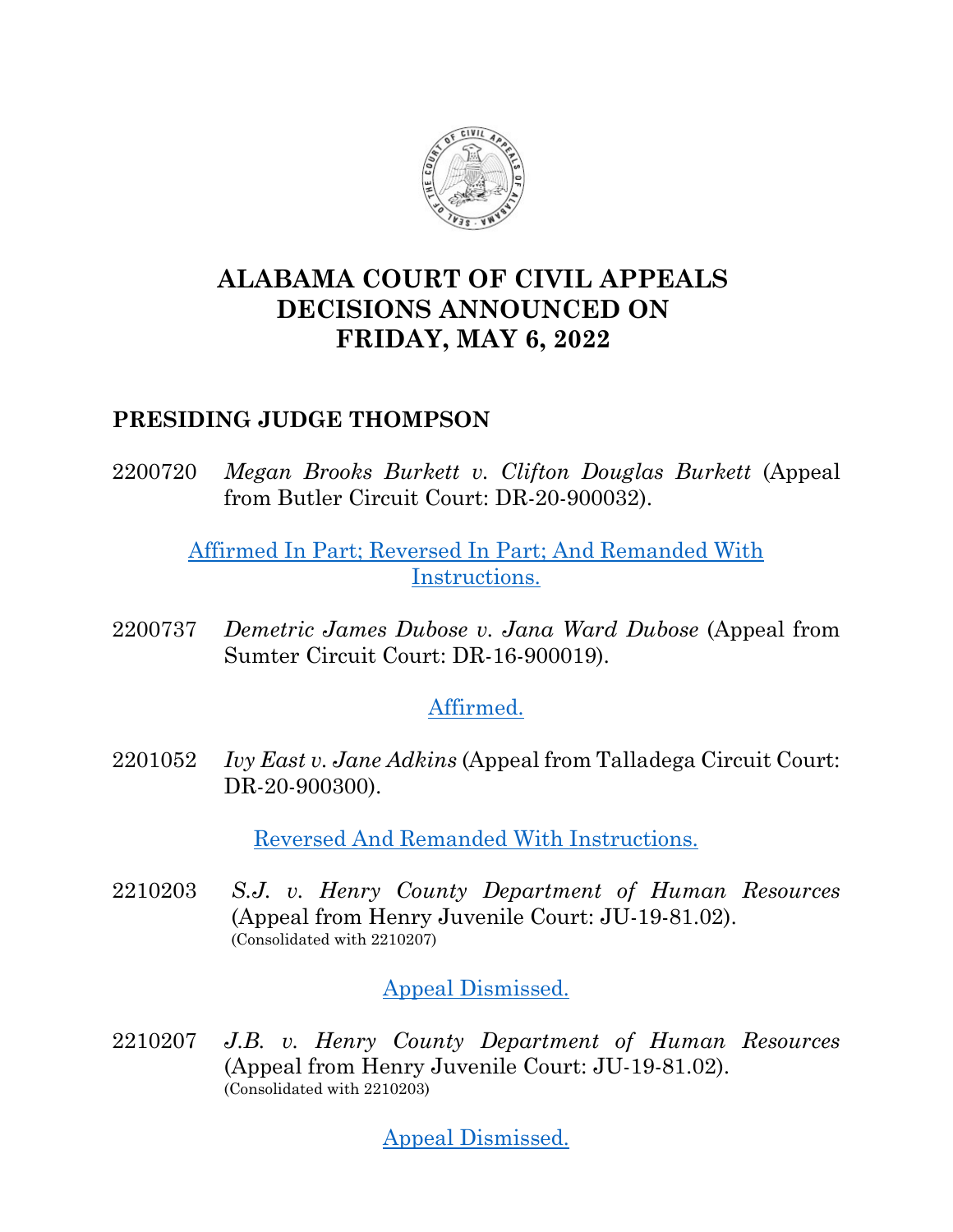#### **JUDGE MOORE**

2200689 *A.C. v. Russell County Department of Human Resources* (Appeal from Russell Juvenile Court: JU-17-96.03). (Consolidated with 2200690 and 2200691)

#### Affirmed. No Opinion.

2200690 *A.C. v. Russell County Department of Human Resources* (Appeal from Russell Juvenile Court: JU-17-97.03). (Consolidated with 2200689 and 2200691)

#### Affirmed. No Opinion.

2200691 *A.C. v. Russell County Department of Human Resources* (Appeal from Russell Juvenile Court: JU-17-98.03). (Consolidated with 2200689 and 2200690)

#### Affirmed. No Opinion.

2210118 *C.W. v. Lee County Department of Human Resources* (Appeal from Lee Juvenile Court: JU-20-243.02).

Affirmed. No Opinion.

2210226 *A.B. v. Madison County Department of Human Resources* (Appeal from Madison Juvenile Court: JU-18-1026.02).

Affirmed. No Opinion.

#### **JUDGE EDWARDS**

2210218 *F.S. v. Jefferson County Department of Human Resources* (Appeal from Jefferson Juvenile Court: JU-20-660.02).

Affirmed. No Opinion.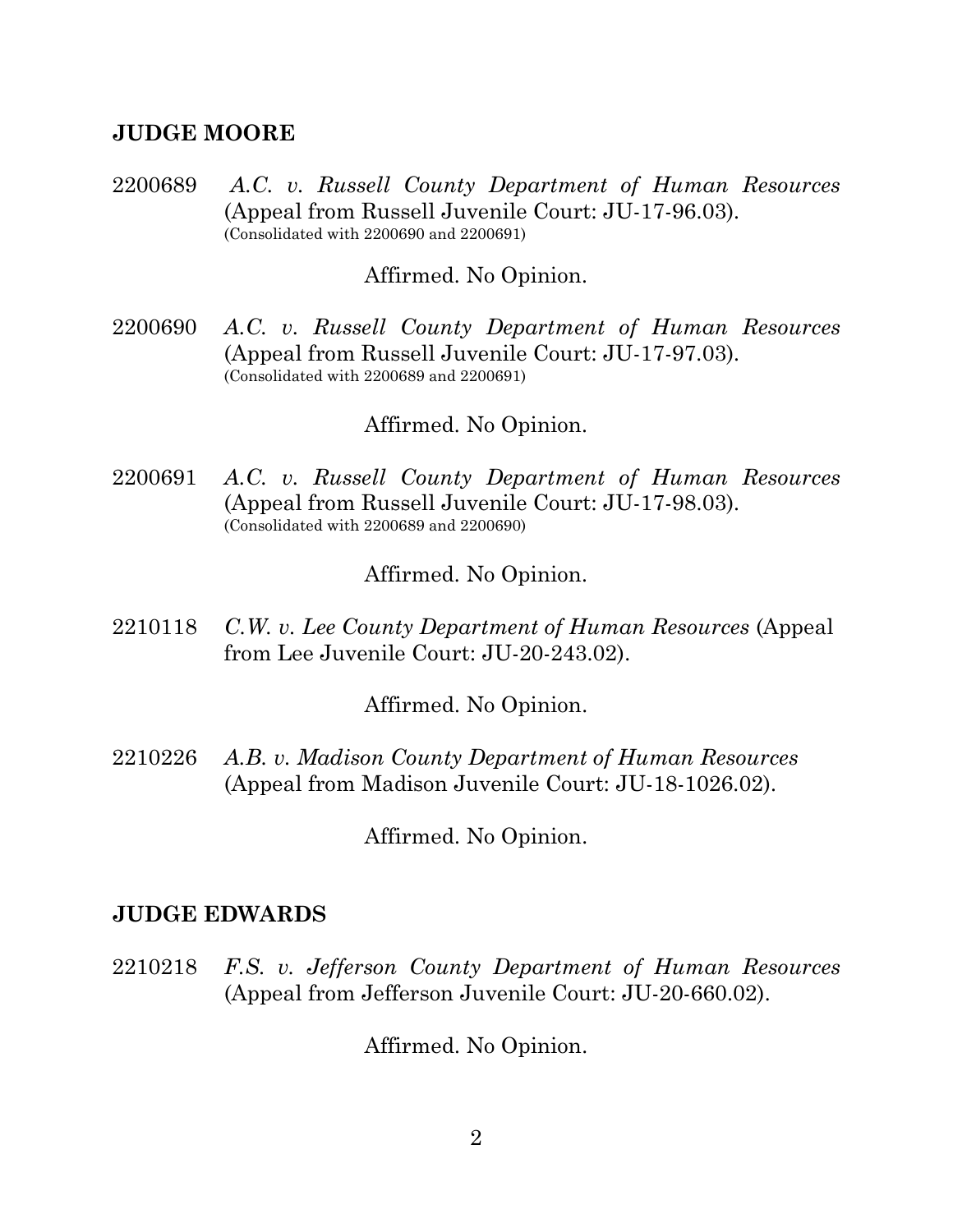#### **JUDGE HANSON**

2200354 *Ashley Smith Roe v. William Davis Roe* (Appeal from Tuscaloosa Circuit Court: DR-18-900053).

[Affirmed. No Opinion.](https://acis.alabama.gov/displaydocs.cfm?no=1126910&event=6BS0OZI6S) (Special Writing)

2200475 *Washington County Students First et al. v. Alabama Public Charter School Commission* (Appeal from Montgomery Circuit Court: CV-20-900872).

Affirmed. No Opinion.

2200916 *Angelica Byrd v. Alex Byrd* (Appeal from Chilton Circuit Court: DR-18-900173).

Affirmed. No Opinion.

2200992 *D.D. v. C.E.* (Appeal from DeKalb Juvenile Court: JU-17- 485.03).

Affirmed. No Opinion.

2210258 *Alabama Department of Labor v. Pamela Holt* (Appeal from Etowah Circuit Court: CV-21-10).

Affirmed. No Opinion.

### **JUDGE FRIDY**

2200724 J*ustin Brooks v. Emily Jordan* (Appeal from Wilcox Circuit Court: DR-15-900002.01).

Affirmed. No Opinion.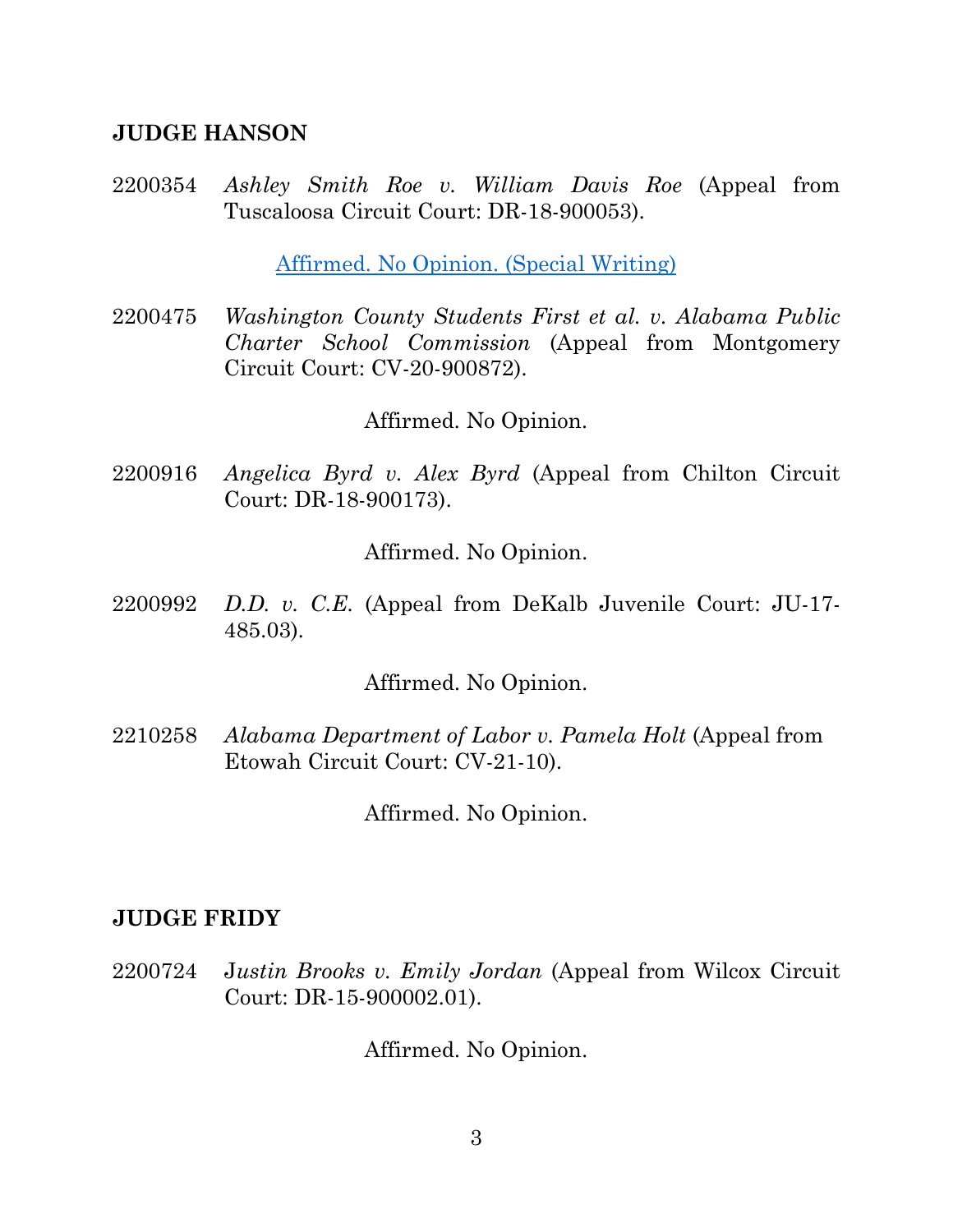2200927 *Jacqueline Pruitt v. Matthew K. Smith* (Appeal from Elmore Circuit Court: DR-18-900056).

#### Affirmed. No Opinion.

2200978 *J.G. v. Chambers County Department of Human Resources* (Appeal from Chambers Juvenile Court: JU-20-46.02).

Affirmed. No Opinion.

2200989 *K.C. v. Tuscaloosa County Department of Human Resources* (Appeal from Tuscaloosa Juvenile Court: JU-18-847.02). (Consolidated with 2200990)

Affirmed. No Opinion.

2200990 *K.C. v. Tuscaloosa County Department of Human Resources* (Appeal from Tuscaloosa Juvenile Court: JU-18-848.02). (Consolidated with 2200989)

Affirmed. No Opinion.

2210140 *E.G. IV v. K.B.* (Appeal from Limestone Juvenile Court: JU-21-213.01).

Affirmed. No Opinion.

#### **PER CURIAM**

2200590 *Jarod Chase Cantrell v. Kate Eugenia Cantrell* (Appeal from Winston Circuit Court: DR-17-900007.02).

> [Affirmed In Part; Reversed In Part; And Remanded With](https://acis.alabama.gov/displaydocs.cfm?no=1126911&event=6BS0OZRGR)  [Instructions.](https://acis.alabama.gov/displaydocs.cfm?no=1126911&event=6BS0OZRGR)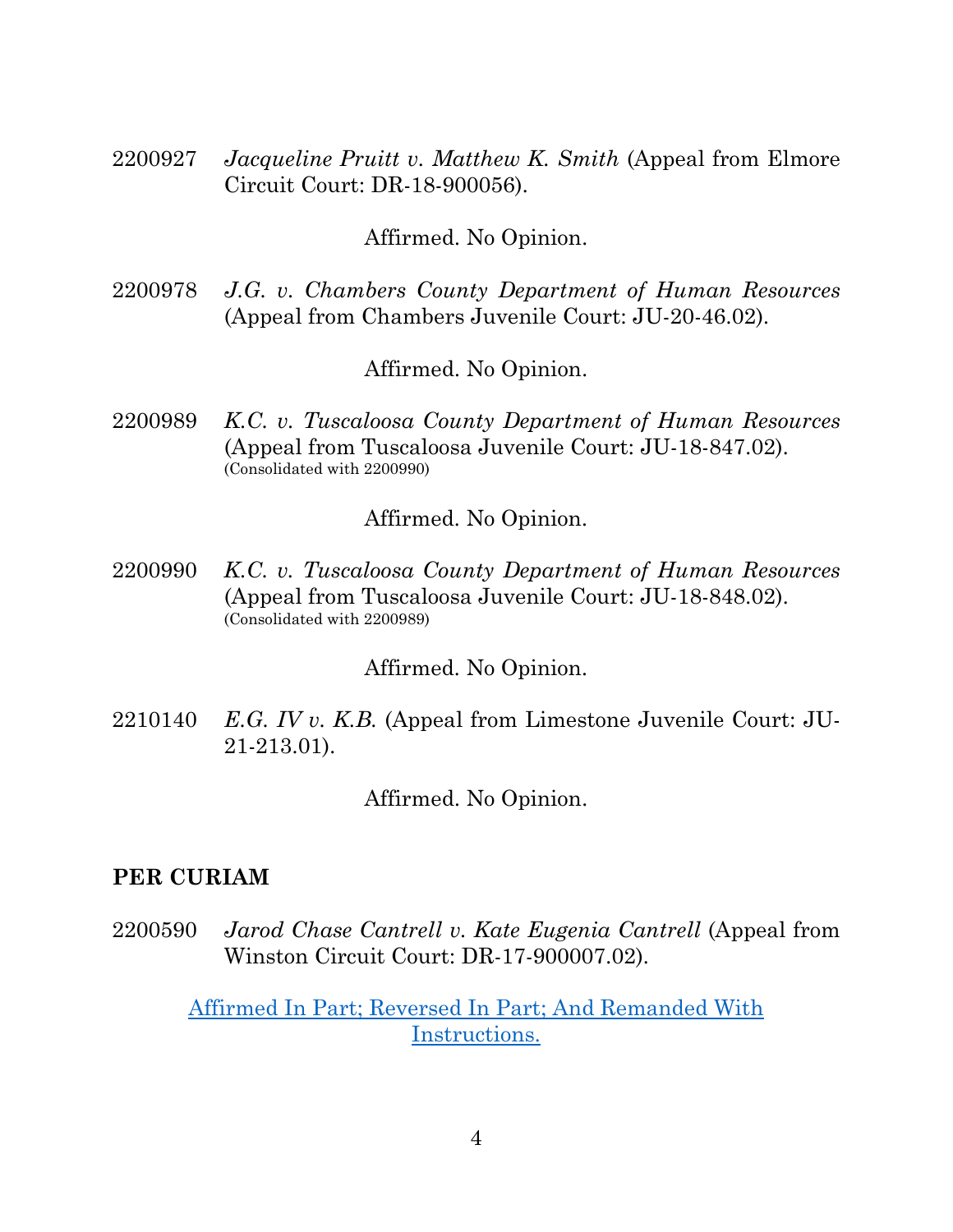2200923 *Corey Culpepper v. Garland Gamble* (Appeal from Tallapoosa Circuit Court: CV-20-26).

Affirmed. No Opinion.

2210097 *L.E.P. v. Jackson County Department of Human Resources* (Appeal from Jackson Juvenile Court: JU-19-146.02).

Affirmed. No Opinion.

#### **ON REHEARING**

2200385 *Michael Todd Wright d/b/a Wright Services v. Alabama Home Builders Self Insurers Fund* (Appeal from Montgomery Circuit Court: CV-19-902186).

Application Overruled.

2200607 *S.B. v. M.B.T. and J.T.* (Appeal from Bibb Juvenile Court: JU-17-103.06). (Consolidated with 2200647)

> Application Granted; Opinion Of March 11, 2022, Withdrawn; Affirmed. No Opinion.

2200647 *B.D. v. M.B.T. and J.T.* (Appeal from Bibb Juvenile Court: JU-17-103.06). (Consolidated with 2200607)

> Application Granted; Opinion Of March 11, 2022, Withdrawn; Affirmed. No Opinion.

2200835 *J.M. v. R.B., G.B., and D.K.T.* (Appeal from Lawrence Juvenile Court: JU-20-85.01). (Consolidated with 2200836)

Application Overruled.